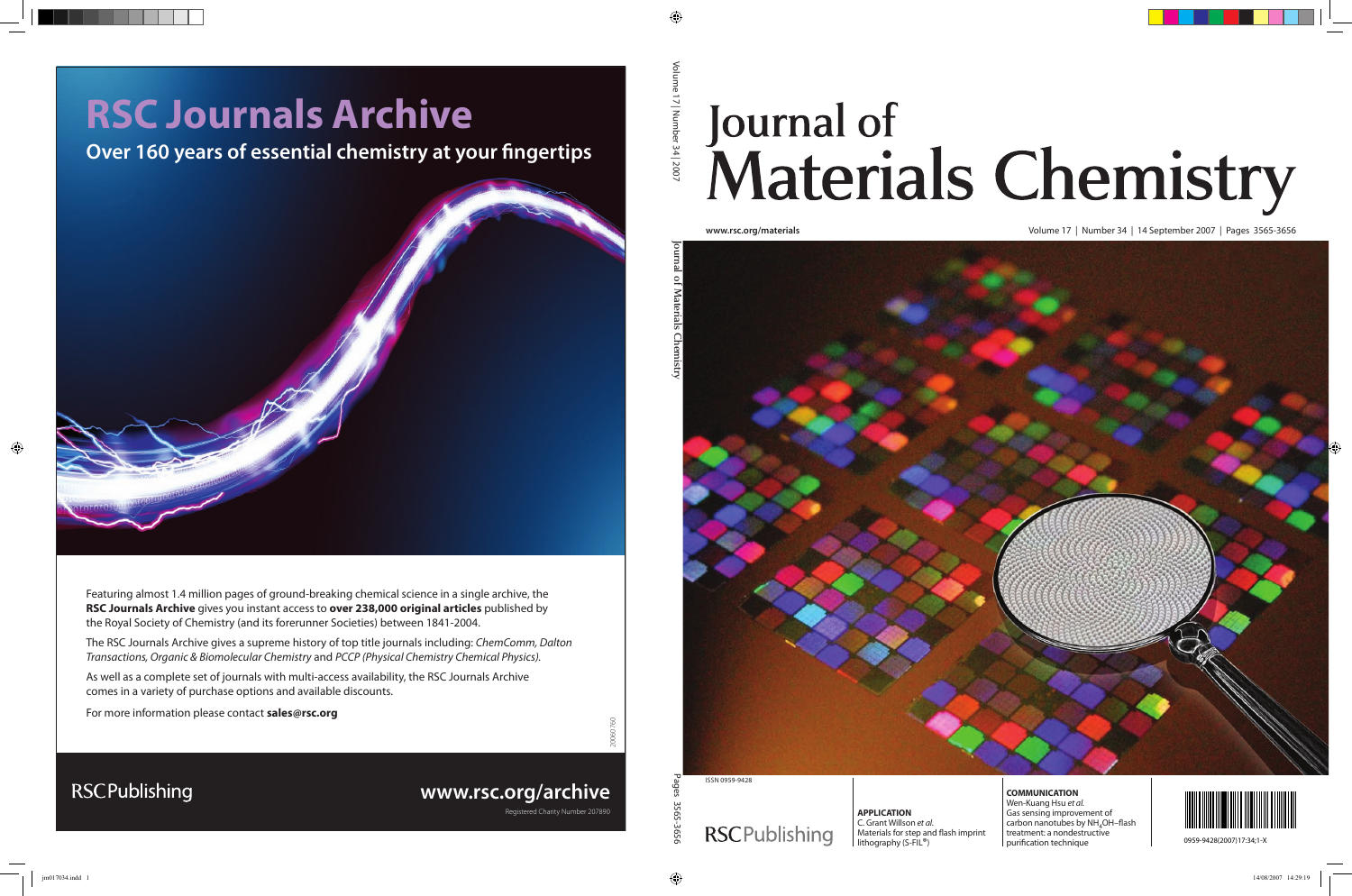## Materials for step and flash imprint lithography  $(S\text{-}FIL^{\circledR})$

### Brian K. Long, B. Keith Keitz and C. Grant Willson\*

Received 10th April 2007, Accepted 31st May 2007 First published as an Advance Article on the web 15th June 2007 DOI: 10.1039/b705388f

Step and flash imprint lithography, or  $S\text{-}FIL^{\textcircled{B}}$ , was introduced in 1999 by The University of Texas at Austin (Proc. SPIE-Int. Soc. Opt. Eng., 1999, 3676, 379), and has progressed from an academic curiosity to commercialization in less than five years (*J. Microlithogr., Microfabr.*, *Microsyst.*, 2005, 4, 1). It has proven to be a cost effective, high resolution alternative to traditional optical lithography and has been placed on The International Technology Roadmap for Semiconductors (ITRS) as a potential candidate for 32 nm device fabrication (http://www.itrs.net/Links/2006Update/FinalToPost/08\_Lithography2006Update.pdf.). This article summarizes the efforts made towards the development of imprint materials for S-FIL and the obstacles that have yet to be overcome.

### Introduction

The lithographic industry is driven to produce ever smaller, faster, and cheaper microelectronic devices. As feature size steadily decreases, drastic changes in materials and tools are periodically necessary to meet consumer needs and standards outlined by the ITRS. Industry has pushed photolithography to exposure at 193 nm (immersion), 157 nm, and extreme ultraviolet (13.5 nm) wavelengths of light in attempts to meet these requirements. Each change, however, is accompanied by ever increasing costs associated with tool replacement and materials development. This economic stress has resulted in the exploration of disruptive lithographic techniques that might provide high resolution imaging at significantly lower cost.

Nanoimprint lithography (NIL) has emerged as a viable alternative to traditional optical lithography.<sup>1</sup> Thermal nanoimprint lithography, first described by Chou et al.,<sup>2</sup> uses a patterned template and high pressures to transfer an image into a heated thermoplastic material. This process, sometimes referred to as ''hot embossing,'' has shown impressive

Department of Chemistry, University of Texas, Austin, TX, 78712, USA. E-mail: willson@che.utexas.edu; Fax: +1 512-471-7222; Tel: +1 512-471-3975

resolution down to 5 nm. $^{3-5}$  Although this demonstration of resolution is attractive and the process is valuable for making some nanostructures, thermal imprint is not favorable for multi-layer device fabrication due to the repeated heating and cooling cycles associated with this process. This cycling of temperature can lead to decreased throughput and improper overlay of device layers and features due to differences in resist, substrate, and template coefficients of thermal expansion.<sup>6</sup>

To circumvent these disadvantages, step and flash imprint lithography, or  $S$ -FIL<sup>®</sup>, was introduced in the late 1990's as a room temperature, low pressure process applicable to multi-level device fabrication.<sup>7</sup> S-FIL uses a low viscosity prepolymer (monomer) solution that is dispensed onto a substrate and imprinted using a quartz template. Once the template features have filled with monomer solution via capillary action, the sample is irradiated to initiate photopolymerization of the monomer solution. After irradiation, the template is separated from the substrate, leaving behind an exact inverse replica of the template pattern (Fig. 1). The samples are irradiated with an inexpensive mercury-arc lamp through simple optics, making this a cost effective alternative to optical lithography.



Brian K. Long

Brian K. Long earned his B.S. in chemistry from North Georgia College and State<br>University (2003). Brian University (2003). Brian enrolled in the graduate program at the University of Texas at Austin in 2004 and is currently a graduate student in the labs of Professor C. Grant Willson. He is working towards the design and synthesis of new functional materials for microelectronics and new organic materials for nonlinear optical applications. **B. Keith Keitz** 



B. Keith Keitz is a senior undergraduate student working in the Willson research laboratory. He has worked in the group for 2 years and has participated in various research projects in both chemistry and chemical engineering. His research interests include thermally reversible cross-linked polymers and non-linear optical materials. Keith plans to graduate in May 2007 with a B.S. in chemical engineering.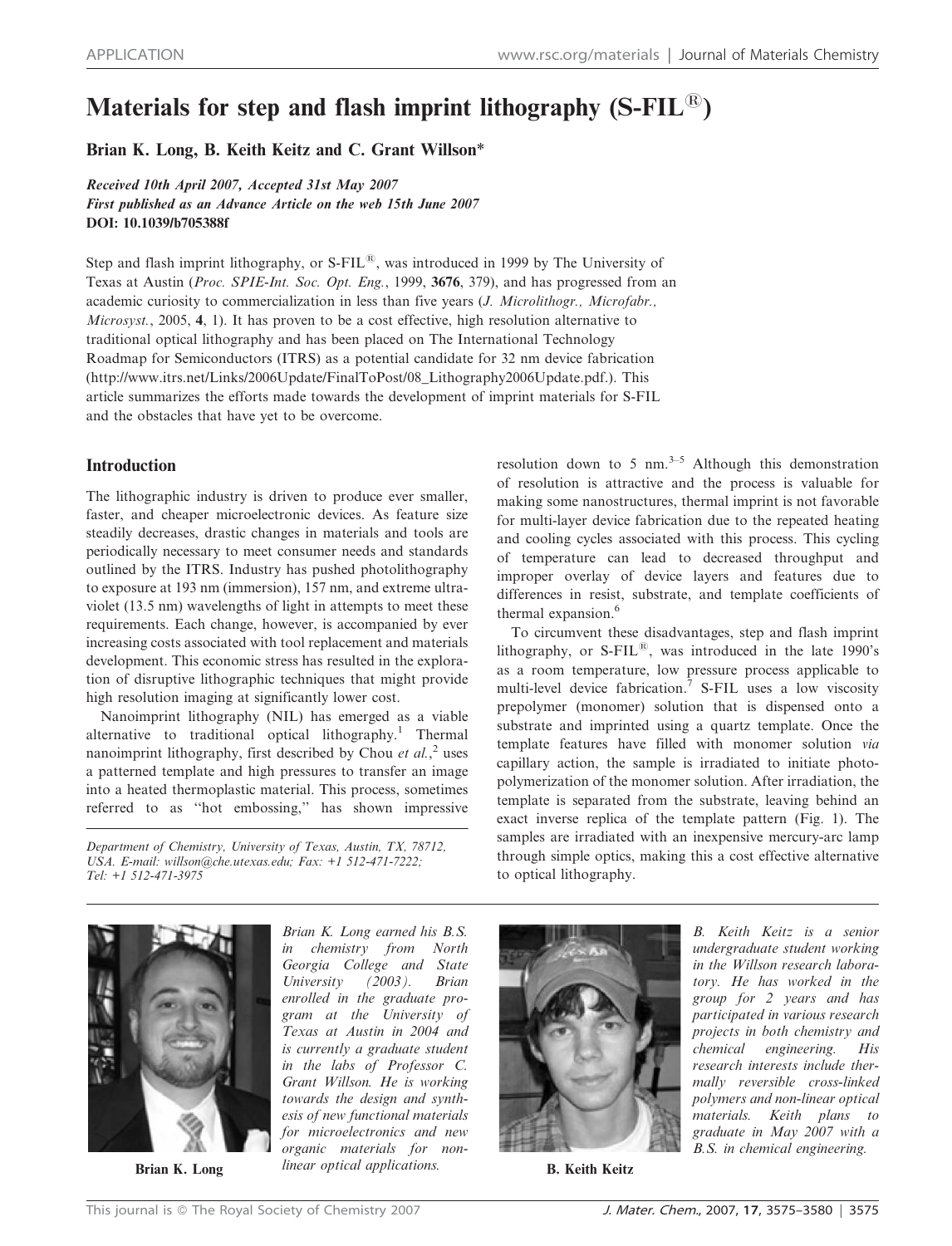

Step 5: Separate template from substrate

Fig. 1 Overview of the SFIL process. Reproduced with the permission of SPIE.<sup>6</sup>

While traditional optical lithography has struggled to reliably produce sub 45 nm features, S-FIL has repeatedly shown resolution capabilities of 20 nm and below. $6$  S-FIL's versatility and remarkable resolution potential were highlighted further when Rogers et al. used a variation of S-FIL to successfully imprint a mold of a single-walled carbon nanotube into a polyurethane prepolymer solution producing 2.4 nm



C. Grant Willson

C. Grant Willson received his B.S. and Ph.D. in organic chemistry from the University of California at Berkeley and an M.S. degree in organic chemistry from San Diego State University. He came to The University of Texas from his position as an IBM Fellow and Manager of the Polymer Science and Technology area at the IBM Almaden Research Center. He is jointly appointed to the Departments of Chemistry and Chemical Engineering, where he holds

the Rashid Engineering Regents Chair. His research can be characterized as the design and synthesis of functional organic materials with emphasis on materials for microelectronics.



Fig. 2 Images produced using SFIL: a) 22 nm logic before etch, b) staggered 25 nm contact via holes with aspect ratio of approximately 3, c) 40 nm logic before etch, and d) 20 nm lines with aspect ratio of 2.5 and residual layer etched. Aspect ratios are height–width. All images courtesy of Molecular Imprints Inc.

wide features.<sup>8</sup> Such demonstrations of high resolution have only helped to cement NIL's incorporation into the ITRS roadmap as a potential candidate for the production 32 nm device features.<sup>9</sup> Examples of high resolution imprints with various architectures are shown in Fig. 2. The following sections will give an overview of the types of S-FIL materials being investigated to produce such features while maximizing throughput and minimizing cost.

### Materials for S-FIL

An imprint resist is typically a mixture of various polymerizable components, each adding desired characteristics to the final polymeric material. There are four main components to any S-FIL resist. The first is a bulk polymerizable monomer, which constitutes a large portion of the repeat units (30–50%) in each of the polymer chains. The second is a silicon- or siloxane-containing monomer, which provides the oxygen-etch resistance needed to transfer the pattern onto the underlying substrate. The third is a difunctional cross-linker, which is used to provide mechanical strength, and finally a photoinitiator is required to initiate polymerization.<sup>10</sup>

Several factors must be considered when selecting components for an imprintable S-FIL resist material. First, the prepolymer formulation must have low enough viscosity to be dispensed by an automated dispense system and its composition must not change significantly due to evaporation. Second, it must photopolymerize rapidly to maintain high throughput, and shrinkage due to polymerization must be minimal. Third, it must adhere to the substrate, be able to release from the imprint template, and still have sufficient mechanical properties and integrity to avoid feature collapse. Finally, it must be thermally stable to common temperatures associated with reactive ion etching, and must possess the high etch selectivity required to produce high aspect-ratio device features.<sup>11</sup> The following paragraphs will describe the two predominant S-FIL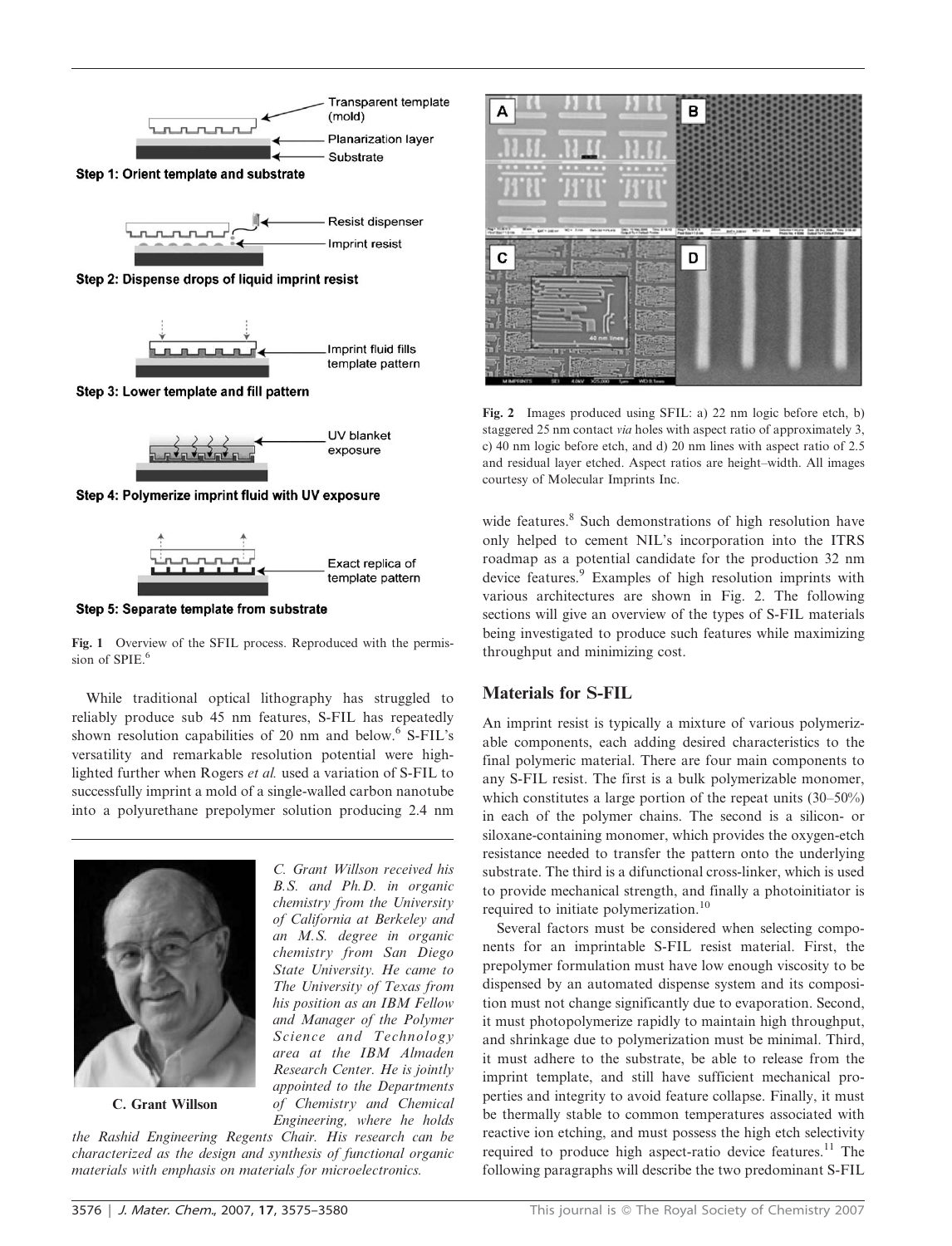formulations, which have been found to meet the above requirements.

### Acrylate formulations

Acrylates are the most widely studied monomers for S-FIL.<sup>1,6,7,11-13</sup> They provide a low viscosity prepolymer solution that can easily be dispensed while maintaining low volatility. They cure quickly upon photoinitiated radical polymerization, and a variety of silicon-containing monomers are readily available from various commercial sources avoiding time-consuming and ultimately expensive syntheses. An example of a widely used S-FIL formulation is given in Fig. 3. The bulk polymerizable monomer of the formulation is t-butyl acrylate (37.5%), while the remainder is composed of Darocur 1173 (product of Ciba Geigy) for photoinitiation, a siloxane monomer for etch resistance, and ethylene glycol diacrylate, which provides cross-links for mechanical strength and feature integrity.

Despite the many advantages of acrylates, there are several limitations inherent to radical-based photopolymerizations. The primary limitation is inhibition due to the presence of molecular oxygen in the imprint formulation and the surrounding atmosphere. Oxygen readily forms stable peroxy radicals during radical polymerizations, $14$  which cause an induction period at the onset of irradiation and often produce a band of unpolymerized material at the periphery of the template.12,13 This requires extended exposure times and ultimately decreases wafer throughput.

### Vinyl ether formulations

Vinyl ethers, which polymerize via a cationic pathway, are an attractive alternative to acrylates.<sup>15–17</sup> Cationic polymerization is accomplished by the incorporation of a photoacid generator (PAG) in place of the photo-induced radical initiators found in typical acrylate formulations. The omission of a radical mechanism avoids inhibition of polymerization due to atmospheric oxygen and hence, polymerization takes place with little to no induction period. Another advantage of vinyl ethers is that they are generally of lower viscosity (approximately 1 cP) than acrylate-based systems (commonly used acrylates are 3–4 cPs), facilitating dispense and spreading processes while maintaining adequate material properties.<sup>10</sup>

Although vinyl ethers offer certain advantages over acrylate formulations, they are not without limitations. In general, vinyl ethers have higher vapor pressures than acrylates, which can result in a change of prepolymer composition and



### Functional materials for S-FIL and S-FIL/R

Many of today's microprocessors contain multiple  $(\geq 8)$  levels of wiring that are interconnected through vias between wiring levels. To avoid certain limitations associated with the lack of effective plasma-etch processes for copper, researchers have instituted the use of a dual-layer patterning process referred to as ''Dual Damascene.'' This process, when performed using traditional optical lithography, can take as many as 20 steps per wiring layer. S-FIL has been shown to reduce that number by more than half through the use of multi-tiered templates, which are imprinted just as described in Fig. 1, producing a via and wiring level in a single step.<sup>18</sup> A further improvement can be made if the imprinted material is a functional dielectric. These dielectric materials have to meet 5 key requirements to be implemented in the S-FIL process: they must 1) be thermally stable to 400  $\degree$ C, 2) be liquids at room temperature, 3) be photocurable, 4) have a low dielectric constant, and 5) embody sufficient mechanical properties after curing to maintain feature stability.18,19

A material that is being extensively studied for ''Dual Damascene'' is based on functionalized polyhedral oligomeric silsesquioxanes (POSS) (Fig. 4). These materials have been used for dielectric materials in other semiconductor-manufacturing processes, $2^{0,21}$  and provide an attractive basis for S-FIL as well.<sup>22</sup> It was determined that a mixture of functionalities is integral to achieving sufficient mechanical and thermal properties. This POSS material typically incorporates three methacrylate functionalities and five pendant benzocyclobutane (BCB) groups. The methacrylate groups efficiently cure via free-radical polymerization to provide initial feature integrity, while the BCB groups are cured through a thermal process, further improving mechanical properties and thermal stability with minimal shrinkage due to polymerization. The material has a dielectric constant of 2.89, which meets the requirement for upper level wiring  $\leq$ 3) and has a Young's modulus of 1.8 Gpa, which is appropriate for S-FIL.<sup>19</sup>

These POSS materials, just as with typical acrylate and vinyl ether formulations, have a drawback concerning their high silicon content. If the material becomes imbedded within the



Fig. 3 Example of standard imprint resist formulation. Fig. 4 POSS structure.

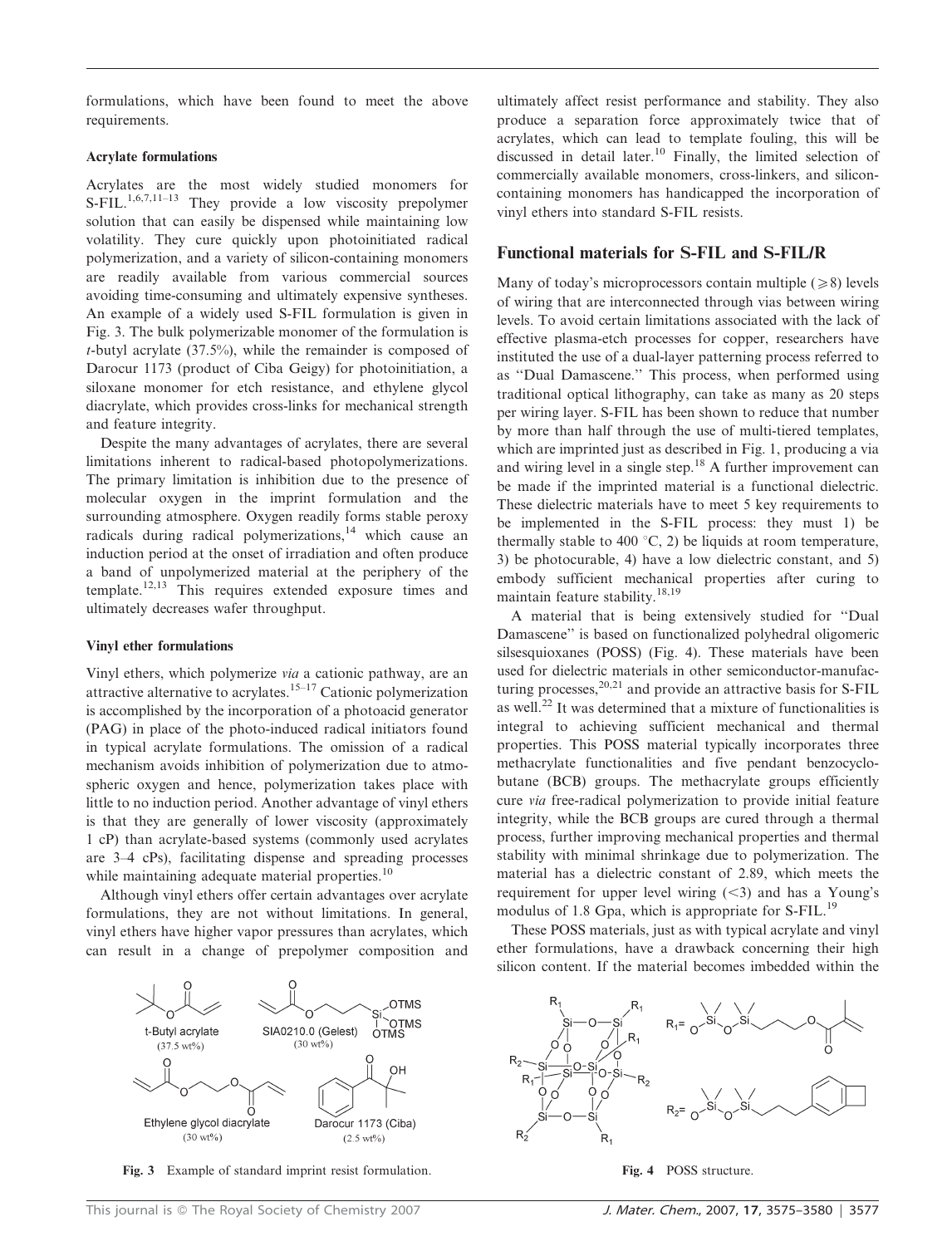template features, the material can become difficult if not impossible to clean or remove without template degradation. Approaches that may help circumvent this template fouling will be discussed in the following sections.

### Reversible materials to prevent template fouling

Template fouling is one of the more significant challenges facing S-FIL. Fouling occurs when portions of the polymerized, silicon-containing resist adhere and/or become lodged within the features of the imprint template. S-FIL requires that the template be a 1 : 1 scale, inverse mold of the features to be patterned due to its direct imprinting nature. Small feature sizes along with high silicon content and a large degree of cross-linking make any residual imprint polymer left on the mold almost impossible to remove from the template without damaging the expensive quartz template. The high cross-linker loading is needed to provide mechanical properties for the desired high aspect ratio features, but results in a material that is insoluble in any aqueous or organic solvent. Similarly, high silicon content is needed for etch resistance, but gives the material a quartz-like property when exposed to typical oxygen plasma cleaning processes, making removal of this material from a quartz template virtually impossible.

A number of solutions have captured the interest of researchers including the use of fluorinated self-assembled monolayers (FSAMs) as template-release layers, and the inclusion of reversible or degradable cross-linkers in place of ethylene glycol diacrylate or its divinyl ether analogue. Although surface treatments such as FSAMs are attractive solutions, preliminary research has shown that currently available surface treatments cannot exclusively prevent template fouling. Therefore, many researchers have chosen to focus their efforts toward the possible use of degradable and reversible cross-linkers instead. Theory suggests that the highly cross-linked, insoluble resist may become soluble in common organic solvents if the cross-links were to be broken, resulting in lower molecular weight linear polymer.<sup>23</sup> Thermally reversible cross-linking materials and acid labile cross-linking materials provide two attractive routes through which this theory could be tested.

### Thermally reversible cross-linked resists

The first class of thermally reversible cross-linkers studied is based upon the reversible linkage referred to as a blocked isocyanate<sup>24</sup> (Scheme 1). Cross-linker 1 is readily synthesized by the formation of aromatic oximes, which are further reacted with diisocyanates. This diol structure can then be functionalized with pendant acrylates, methacrylates, or vinyl ethers completing the cross-linking structure. Compound 1 was found to revert back to its constituent oximes and diisocyanate at temperatures greater than 100  $\degree$ C, making it a likely candidate for incorporation into S-FIL formulations. The reversible nature of this linkage was confirmed by solid state IR spectroscopic analysis and solution-state NMR spectroscopy. Unfortunately difficulties were encountered due to the low solubility of 1 in standard S-FIL formulations that prevented further studies.<sup>25</sup>



Scheme 1 Blocked isocyanate cross-linker reversibility.



Scheme 2 Diels–Alder cross-linker reversibility.

A second class of thermally reversible cross-linkers is based on the reversible linkage formed from the Diels–Alder reaction between substituted furans and maleimides. This reversible linkage was popularized by Wudl et  $al^{26,27}$  and has been extensively studied.<sup>28–32</sup> The reversible cross-linker 4 (Scheme 2) was synthesized via a Diels–Alder reaction between furfuryl alcohol and a hydroxyethyl-functionalized maleimide, which was then further functionalized with pendant acrylates or methacrylates providing the cross-linking structure. Model studies show that the cycloreversion of these Diels–Alder adducts occurs at temperatures above 80  $\degree$ C in solution, making them excellent candidates for S-FIL. The Diels–Alder adduct 4 was easily incorporated into S-FIL formulations and provided adequate mechanical properties for feature integrity. Solid state <sup>13</sup>C-NMR data of poly(methyl methacrylate) crosslinked with compound 4 showed conclusively that upon heating, cycloreversion occurs. Despite this evidence, the polymer films could never be removed from silica substrates through immersion into hot organic solvents such as DMSO, NMP, toluene, DMF, etc. Research continues within our group to understand this surprising observation.

### Acid-labile cross-linked resists

The first class of acid-labile cross-linkers studied was t-butyl ester cross-linkers that have been reported for various other applications.<sup>33–35</sup> Cross-linker 7 (Scheme 3) is known to readily decompose, upon addition of acid and mild heat, to products 8 and 9. This allows the system to be decross-linked, rendering the remaining linear polymer soluble in the warm, acidic, organic media. Cross-linker 7 is readily soluble in common acrylate formulations and provides mechanical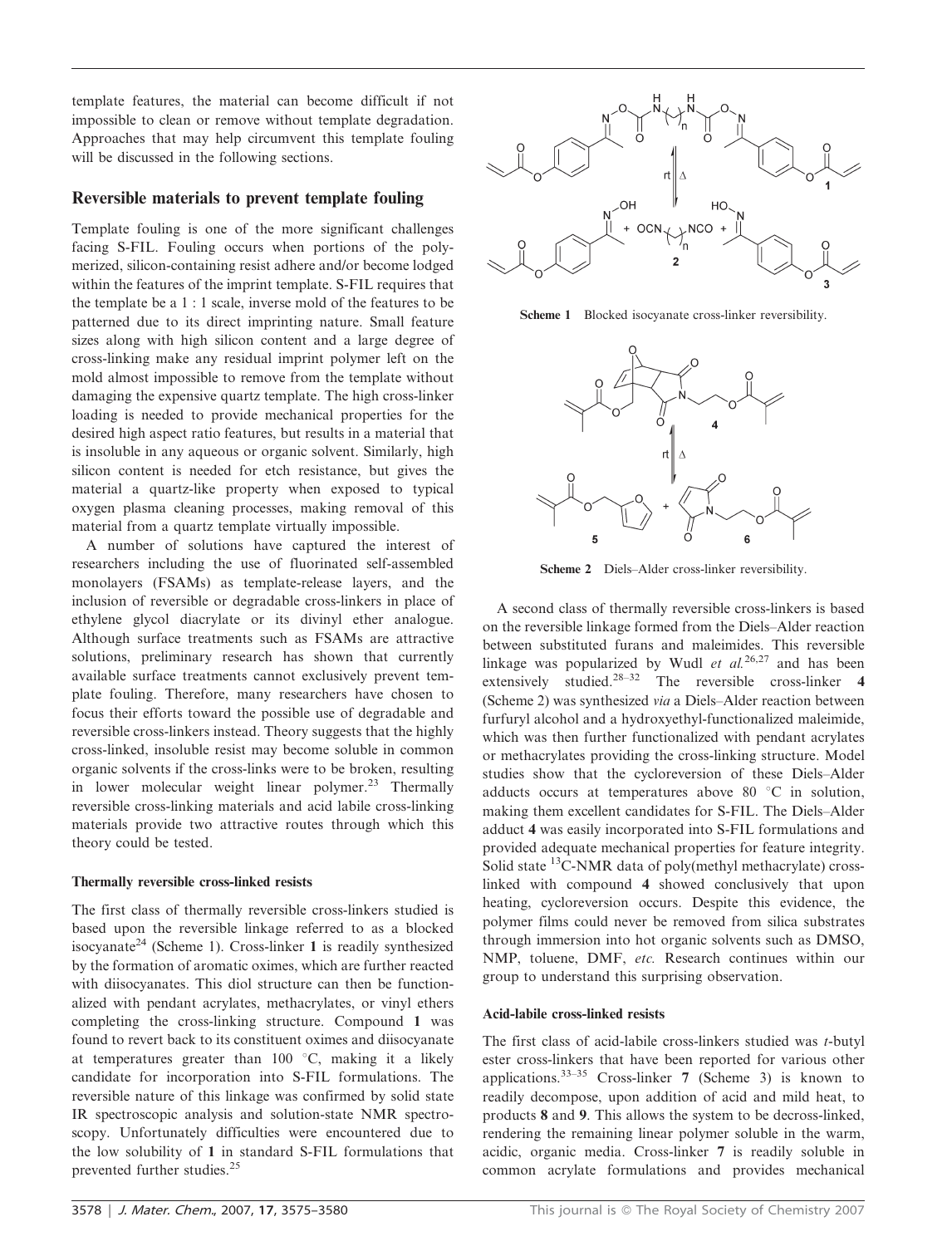

**Scheme 3**  $t$ -Butyl ester cross-linker reversibility.



Scheme 4 Ketal cross-linker reversibility.

properties suitable for the S-FIL process. Imprints containing compound 7 have been successfully stripped from their respective substrates upon introduction into warm acidic organic solvent demonstrating the utility of these reversible compounds. This demonstration gives promise that these t-butyl esters may be successfully incorporated into commercial prepolymer resists in the future.<sup>25</sup>

A second class of cross-linkers derived from acetal and/or ketal linkages have been investigated. Acetals and ketals are known to readily hydrolyze to their corresponding ketone and hydroxyl compounds upon treatment with wet, acidic, organic solvent.36–40 Compound 10 was synthesized, and has been successfully incorporated into S-FIL formulations and imprinted. The imprints were successfully decross-linked (Scheme 4) and dissolved away after introduction into roomtemperature, acidic organic media. One drawback of these ketal-type materials is they require a higher concentration in the prepolymer solution to obtain satisfactory mechanical properties, $25$  but they do not require heat to reverse the linkages.

### **Conclusions**

Many challenges remain before S-FIL will be fully ready for commercialization. One problem is the need for an improved release layer for imprint-template coatings. The improvement of this release-layer chemistry may avoid many of the problems associated with template fouling and higher separation forces encountered when using previously mentioned vinyl ether formulations. There is also an urgent need to develop new dielectric and sacrificial imprint materials<sup>41</sup> (SIM) that may be patterned via imprint lithography. The development of these materials, specifically for the ''Dual Damascene'' process, may aid the acceptance and implementation of S-FIL as an effective alternative lithography.

A relatively unexplored area of S-FIL is the use of ''fugitive'' materials. These are materials that may be patterned via

imprint and remain as part of the device until all metal layers have been deposited. Once all levels of metal deposition are complete, the ''fugitive'' material is removed to leave freestanding metal structures separated by air. These so called air bridges take advantage of the extremely low dielectric constant of air, thereby providing further advances in the miniaturization of microelectronic device features.

From the time of its inception at The University of Texas at Austin in the late 1990's, step and flash imprint lithography has come from a demonstration of resolution, to having been placed on the ITRS Roadmap as a viable alternative lithography.<sup>9</sup> S-FIL has shown that it provides a low cost alternative to traditional optical lithography, with overlay and resolution capabilities that meet or exceed those required for 32 nm device fabrication and beyond.

### Acknowledgements

We gratefully acknowledge the National Science Foundation, Intel, Molecular Imprints Inc., and the National Institute of Standards and Technology Advanced Technology Program for financial support of this work. The authors would also like to thank Dr Gerard Schmid and Dr Michael Stewart for their help in the preparation of this manuscript.

### References

- 1 B. D. Gates, Q. Xu, M. Stewart, D. Ryan, C. G. Willson and G. M. Whitesides, Chem. Rev., 2005, 105, 1171.
- 2 S. Y. Chou, P. R. Krauss and P. J. Renstrom, Appl. Phys. Lett., 1995, 67, 3114.
- 3 S. Y. Chou, P. R. Krauss and P. J. Renstrom, J. Vac. Sci. Technol., B, 1996, 14, 4129.
- 4 M. D. Austin, H. Ge, W. Wu, M. Li, Z. Yu, D. Wasserman, S. A. Lyon and S. Y. Chou, Appl. Phys. Lett., 2004, 84, 5299.
- 5 M. D. Austin, W. Zhang, H. Ge, D. Wasserman, S. A. Lyon and S. Y. Chou, Nanotechnology, 2005, 16, 1058.
- 6 M. Stewart, S. Johnson, S. V. Sreenivasan, D. Resnick and C. G. Willson, J. Microlithogr., Microfabr., Microsyst., 2005, 4, 1.
- 7 M. Colburn, S. Johnson, M. Stewart, S. Damle, T. Bailey, B. Choi, M. Wedlake, T. Michaelson, S. V. Sreenivasan, J. Ekerdt and C. G. Willson, Proc. SPIE-Int. Soc. Opt. Eng., 1999, 3676, 379.
- 8 F. Hua, Y. Sun, A. Gaur, M. A. Meiti, L. Bilhaunt, L. Rotkina, J. Wang, P. Geil, M. Shim and J. A. Rogers, Nano Lett., 2004, 4, 2467.
- 9 See: http://www.itrs.net/Links/2006Update/FinalToPost/ 08\_Lithography2006Update.pdf.
- 10 E. K. Kim, N. A. Stacey, B. J. Smith, M. D. Dickey, S. C. Johnson, B. C. Trinque and C. G. Willson, J. Vac. Sci. Technol., B, 2004, 22, 131.
- 11 D. J. Resnick, S. V. Sreenivassan and C. G. Willson, Mater. Today, 2005, 8, 34.
- 12 M. D. Dickey and C. G. Willson, AIChE J., 2006, 52, 778.
- 13 M. D. Dickey, R. L. Burns, E. K. Kim, S. C. Johnson, N. A. Stacey and C. G. Willson, AIChE J., 2005, 51, 2547.
- 14 G. Odian, in Principles of Polymerization, John Wiley & Sons, Inc., Hoboken, New Jersey, USA, 4th edn, 2004, ch. 3, pp. 255–263.
- 15 E. K. Kim, M. D. Stewart, K. Wu, F. L. Palmieri, M. D. Dickey, J. G. Ekerdt and C. G. Willson, J. Vac. Sci. Technol., B, 2005, 23, 2967.
- 16 E. K. Kim and C. G. Willson, Microelectron. Eng., 2006, 83, 213.
- 17 H. Ito, F. A. Houle, M. W. Hart and R. A. DiPietro, Proc. SPIE-Int. Soc. Opt. Eng., 2006, 6153, 61531A–1.
- 18 G. M. Schmid, M. D. Stewart, J. Wetzel, F. Palmieri, J. Hao, Y. Nishimura, K. Jen, E. K. Kim, D. J. Resnick, J. A. Liddle and C. G. Willson, J. Vac. Sci. Technol., B, 2006, 24, 1283.
- 19 J. Hao, F. Palmieri, M. D. Stewart, Y. Nishimura, H. L. Chao, A. Collins and C. G. Willson, Polym. Prepr., 2006, 47, 1158.